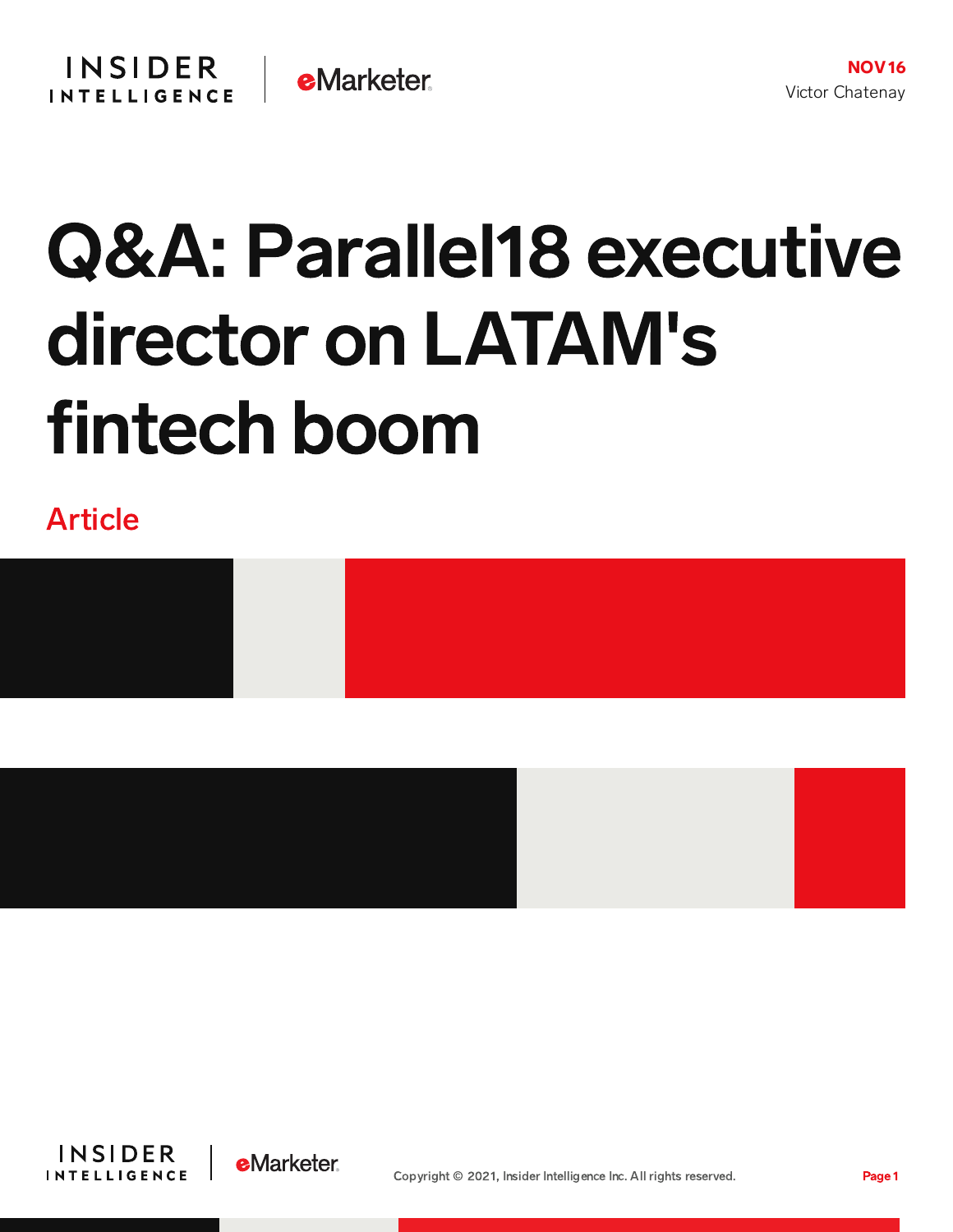

Sebastián Vidal, **Executive Director, Parallel18** 

LATAM consumers are rapidly shifting to fintech solutions, with lockdown measures encouraging millions to download apps like neobank Nubank for easier access to financial services.

Yet large swaths of the population remain underserved, meaning there are huge user acquisition opportunities in the region: 75% of transactions in Argentina and 80% in Mexico are still conducted in cash due to lack of card acceptance.

Investors are eagerly pouring money into startups that can alleviate these pain points and become big local winners. Private fintech funding in LATAM reached \$4.25 billion in H1 this year, up from \$2.80 billion for all of 2020.

**INSIDER** 

**INTELLIGENCE** 

**eMarketer**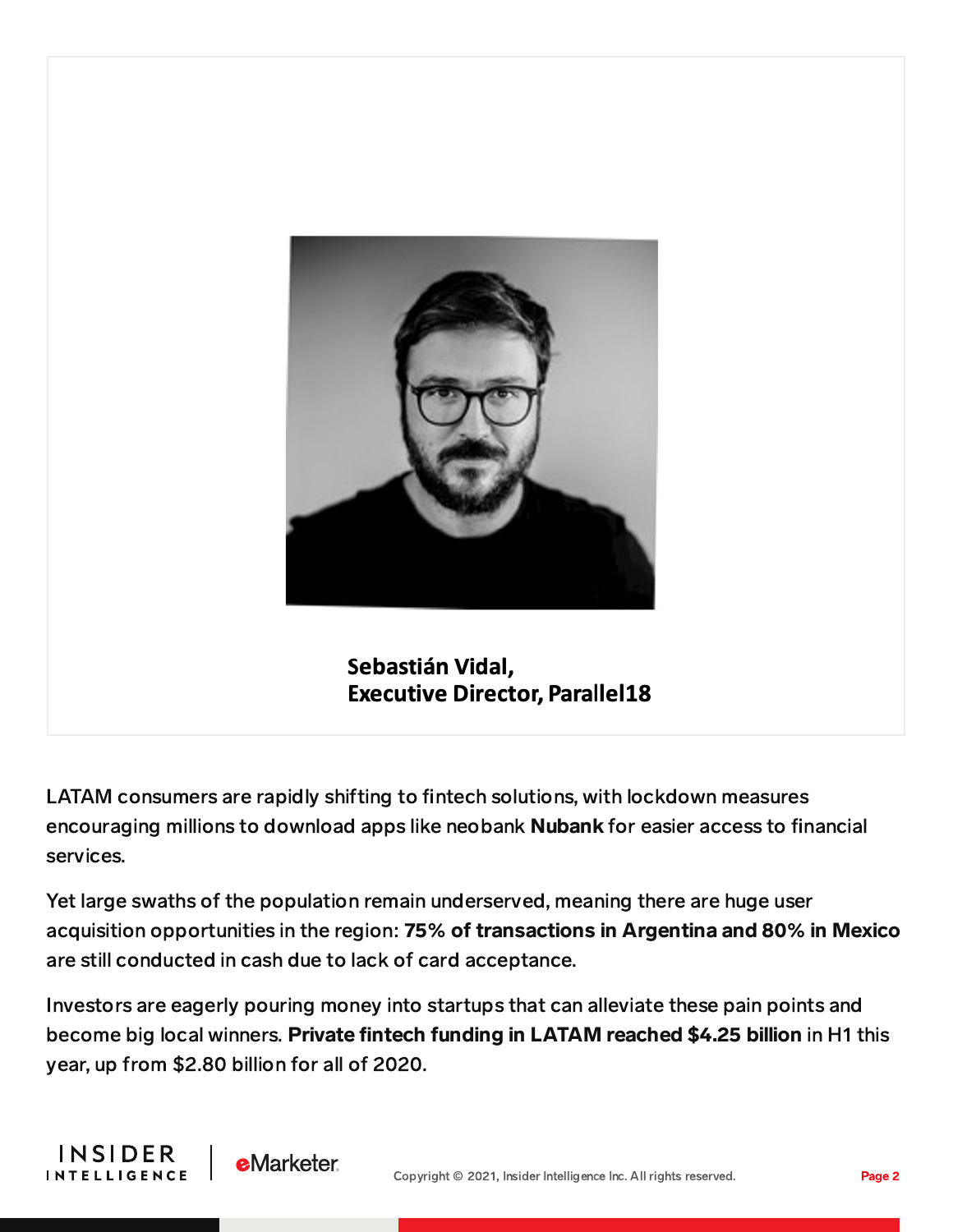Insider Intelligence spoke with the executive director at the Puerto Rico-based startup accelerator Parallel18, Sebastián Vidal, about what's behind the recent fintech adoption boom and the challenges unique to the region over the long term.

The following has been edited for brevity and clarity.

———————————————————————

#### Insider Intelligence (II): What are the factors behind the recent fintech boom?

## Sebasti**á**n Vidal (SV):

- Changing entrepreneurial mindset. Fintech is so popular today in Latin America because the opportunity is so huge—the mindset of the Latin American entrepreneur has shifted to trying to solve their own problems rather than reiterate successes from Silicon Valley and other more developed tech ecosystems. Right around the time Nubank was born, local founders started understanding that we have a huge underserved community for many services, most notoriously fintech.
- Government support. There's a lot to say about governments in Latin America, and most of the things are not positive. But there is a percentage of lawmakers who have been working in the last 10 years to make regulations more friendly to entrepreneurs in general, like the fintech law in Mexico and upcoming open banking standards in Brazil.
- **Small-business demand.** The unofficial small-business economy in the region is huge: probably 80% of the economy of Mexico is cash, for example. Here, fintech can provide a huge flywheel—it can help these informal small businesses access more financial opportunities like credit, which leads to further growth and greater need for more fintech services, and so on.

#### II: Where do you see LATAM fintech disruption focusing the most?

# SV:

**Financial inclusion.** Most startups today talk about financial inclusion. But to be honest, that's not necessarily the outcome. Most of the innovation has actually improved products for people already in the financial system. So there are significant opportunities for fintechs that make solutions super friendly and easy to understand for people who haven't had access to those types of services before.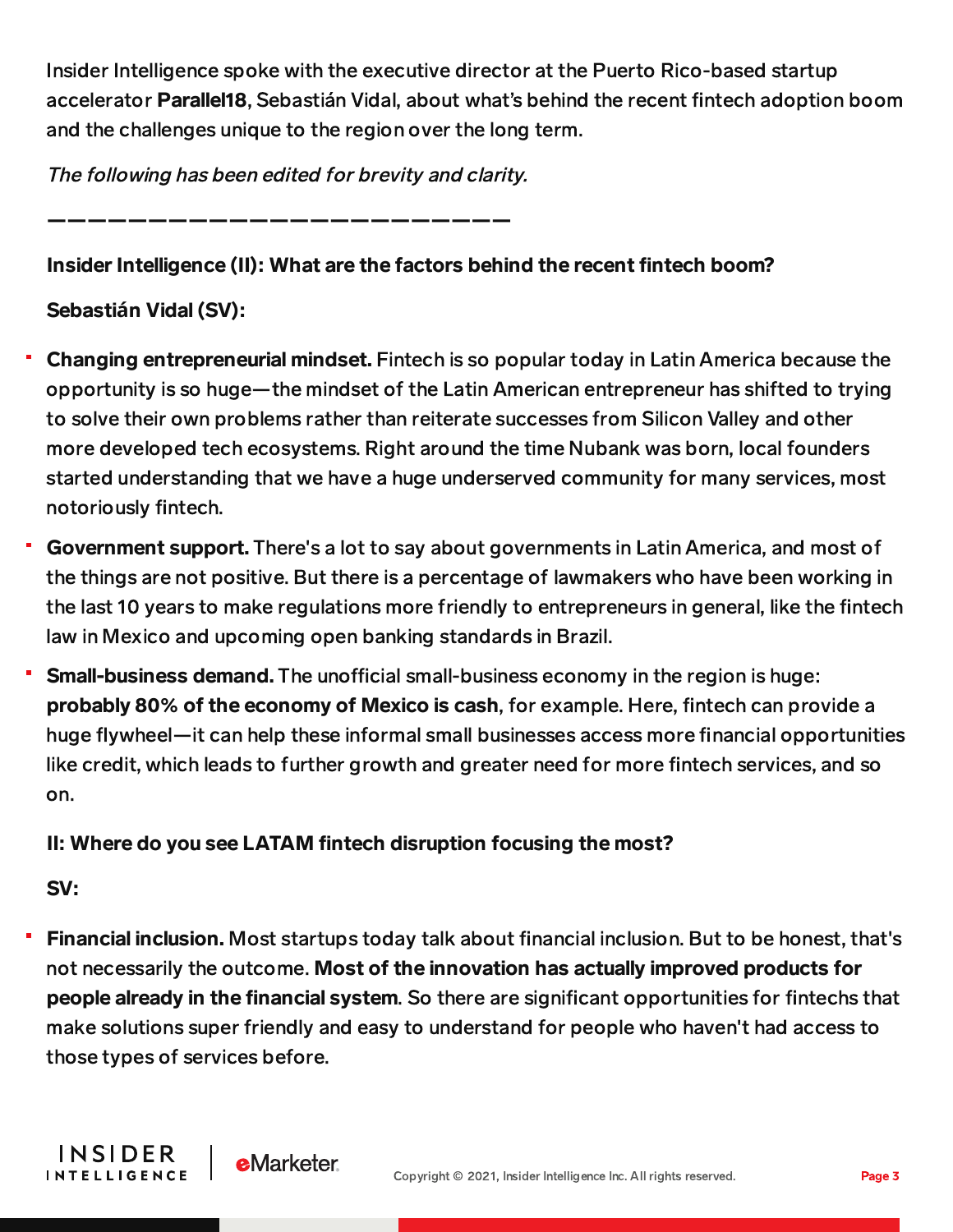- Neobanks. When we talk about neobanks, it's all about Nubank, which has a market cap half the size of the biggest Brazilian traditional bank, Itaú. But if you look at the market, you have in Brazil about 40 traditional banks; in Mexico you have 30. While if you look at neobanks, you only have two or three. So I think you'll see an explosion of neobanks.
- Digital brokers. There are only a couple of fintechs in the regions doing this at the moment. As seen with Robinhood in the US, apps that offer easier access to global markets will grow massively here.
- Cryptos. There's a huge remittance market in the region, a multibillion-dollar industry waiting to be disrupted—and we've yet to see a big startup player here. I think cryptocurrencies will be the key.

## II: What are the challenges fintechs face in LATAM compared with in the US and elsewhere?

SV:

- Political instability. Until this changes, startups here are going to have this added risk that both investors and founders have to find a way to mitigate. One way to do this is for fintechs not to focus on one market for too long.
- Pressure to expand across borders immediately. In the US and Europe, you have some regulatory elements that unify the market—not so in Latin America. Each country has its own political and economic issues. So that's something to take into consideration. If I build my company in Columbia, I would suggest to expand as soon as possible to neighboring markets.
- Unequal access to capital. We're seeing record funding rounds, but who is getting those investments? It tends to be founders who studied at an Ivy League and have strong connections to US investors. So we need to democratize access to capital for underrepresented founders. Parallel18, for example, acts as an engine for supporting them by offering \$40,000 equity-free grants.

#### II: What do you think needs to happen to support the region**'**s startup boom?

**e**Marketer

SV:

**INSIDER** 

**INTELLIGENCE** 

Government should introduce regulation and infrastructure. I think governments should create friendlier regulations for entrepreneurs. They need to focus on education and invest heavily in broadband access by subsidizing infrastructure projects in rural areas. That would